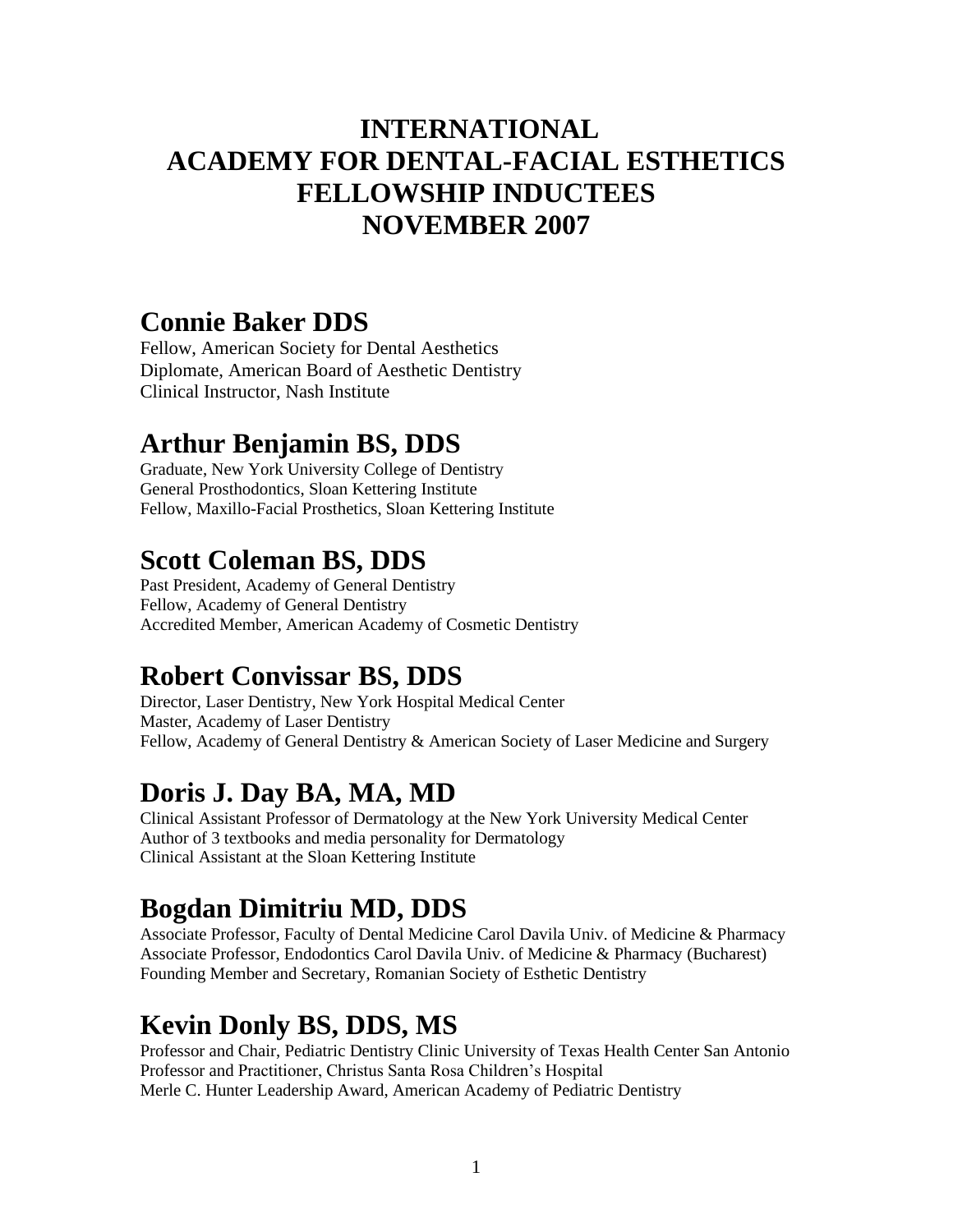## **Brian Faber BS, DDS**

Clinical Instructor, Las Vegas Institute Fellow, American Academy of Dentistry for Children Fellow and Master, Academy of General Dentistry

## **David Finley BS, DDS**

Board Member, Louisiana Dental Association Accredited Member, American Academy of Cosmetic Dentistry Volunteer, multiple sporting associations

### **Nathan Fletcher BS, DDS**

President Elect, National Dental Association Past President, Kappa Alpha Psi Foundation Past President, Maryland Dental Society

# **Rekha Gehani BDS, Cert. Ortho**

Associate Clinical Professor, Columbia University Member, New York State Board of Dentistry Fellow, American College of Dentistry and International College of Dentistry

### **Carl Goldstein**

Board Member, Educational Foundation F.I.T Chairman, Samaritan Village Ambassadors Board Member, Friars Club of New York

# **Janice Goodman DDS**

Editorial Board, Oral Health Founding Member, Canadian Academy of Esthetic Dentistry Private Practice, Toronto, Ontario

#### **Roland Hassan BS, DDS**

Graduate, New York University College of Dentistry Research Scientist, NYU Dental Material Science Lab and UCLA Dental Materials Lab Ralph and Marjorie Crump prize, Excellence in Medical Engineering Research

# **Robert Ibsen OD, DDS**

Founder and President of DenMat Clinical Instructor at University of South Carolina, Henry M. Goldman School of Dentistry Accredited, American Academy of Cosmetic Dentistry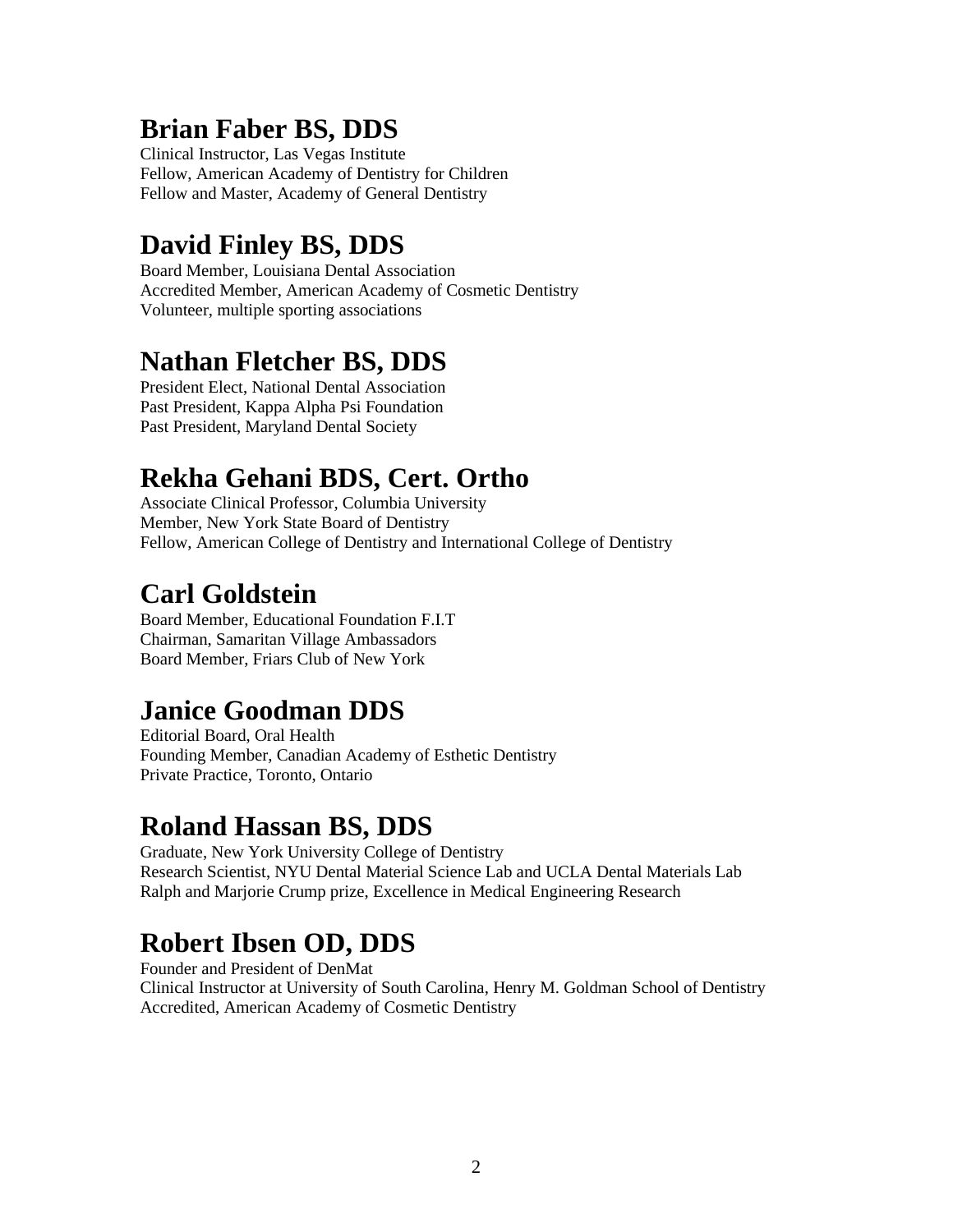## **Sundeep Jain BS, MBA**

Senior Brand Manager North America, Crest Whitestrips (Procter & Gamble) Launched Whitestrips in North America, Latin America, Greater China and Western Europe Elected, Top Business Leader under 40

## **Philip Klein BS, DMD**

President & CEO, Learn Healthsci Inc. (Online Software and Training Company) Patent developer and Owner, IntegraPost (Premier Dental) Private Practice, Endodontics

#### **John Kruse BA, DDS , Cert Prostho.**

Fellow, American College of Dentistry and Greater NY Academy of Prosthodontics Associate Professor Prosthodontics, NYU College of Dentistry (1982-1992) Attending Dentist, Booth Memorial Medical Center & Shands Teaching Hospital (Florida)

## **Len Chor Ling Lim CDT**

Graduate, George Brown College Laboratory Technician Program Owner and Chief Technician, Progenic Dental Lab Active Member, Governing Board of Dental Technologists

### **Kimberly Livesay BBA**

Manager of Educational Services, Tulsa Dental Specialties Chair, Opinion Leaders Committee, Tulsa Dental Specialties Northeastern State University, MBA program

# **Charles Maragos CDT**

Chief Executive Officer, Valley Dental Enterprises Member, American Academy of Cosmetic Dentistry & American Society of Dental Aesthetics President and Publisher, Everest Publishing Media

### **Mohammad Moini DDS, Cert. Oral Implantology**

Diplomate, American Board of Oral Implantology Fellow, International College of Dentists Member, Massachusetts Fraternal Order of Police

# **Jayseelan Nadasen Padayachy BDS**

Clinical Instructor & Director, Co-OPR8 Seminars Clinical Instructor, LD Pankey Association, United Kingdom Member, British Society of Periodontics and Occlusal Studies and Restorative Dentistry